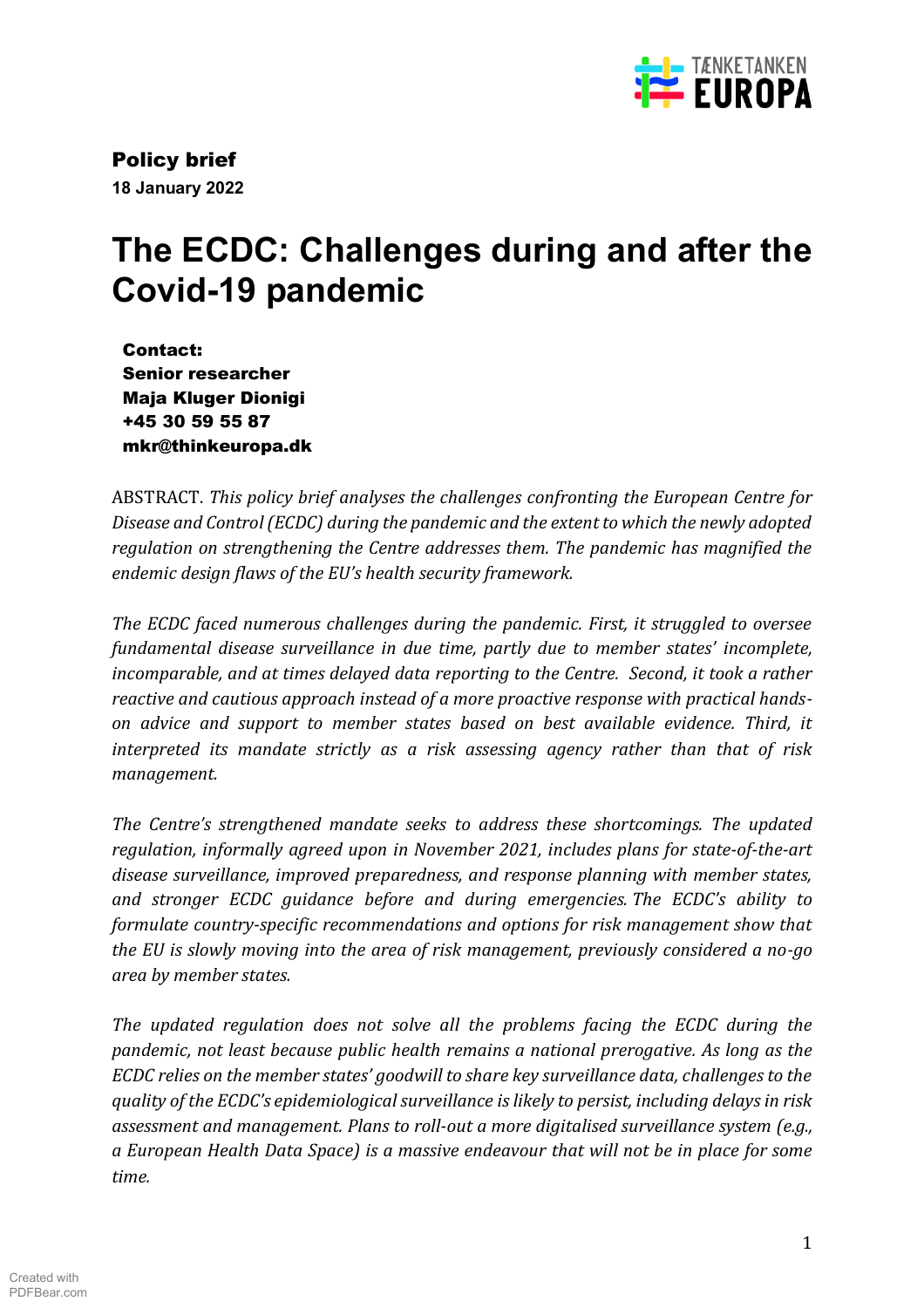

## **Introduction**

When the central government of China put Wuhan and several other Chinese cities in Hubei into lockdown on 23 January 2020, the European Centre for Disease and Control (ECDC) concluded that the risk of spread to Europe was low. At the same time, the European Commission stated that EU member states were prepared should the virus spread to Europe.

On 24 January 2020, the first Covid-19 case was discovered in France. A few weeks later, on 11 March 2020, the World Health Organisation (WHO) declared Covid-19 a Public Health Emergency of International Concern and confirmed that Europe was the centre of it. Within a few weeks, a small EU agency with no regulatory powers in Stockholm, unknown to most Europeans, was thrown into the spotlight and put to the test. Covid-19 is the biggest and most prolonged public health emergency the ECDC has encountered and the first pandemic to impact Europe at scale.

No one in Europe - not even the ECDC - anticipated how fast a virus coming from Asia could spread to the rest of the world. The EU failed to detect the spread of the virus in Europe in due time and lacked the necessary risk management tools to deal with it. Member states struggled with inadequate stockpiling of medical and personal protection equipment (PPE), shortages of qualified medical staff, insufficient hospital beds, and limited testing and contact tracing capacity, stretching health care systems to the limit. The pandemic has magnified the endemic design flaws of the EU's health security framework - not least because public health is a national prerogative, where the EU can only seek to coordinate (but not regulate) national efforts.

Covid-19 has certainly changed the salience of public health and increased member states' willingness to strengthen the EU's health security framework – albeit within the narrow confines of the Treaties. The European Commission was quick to take advantage of this new window of opportunity to boost the EUǯ role in public health. In November 2020, it put forward a health package to address some of the challenges facing the EU during the first year of the pandemic. The package consists of three main pillars: (1) a regulation on serious cross-border health threats, (2) a reinforcement of the EU's existing agencies in public health, the ECDC and the European Medicines Agency (EMA), and (3) the establishment of the European Health Emergency Preparedness and Response Authority (HERA) to ensure timely access to medical countermeasures in cross-border health crises.

This policy brief focuses on the ECDC, as one pillar of the EU's health security framework, and analyses the challenges the ECDC faced during the pandemic and the extent to which the newly adopted ECDC regulation addresses them. The policy brief consists of three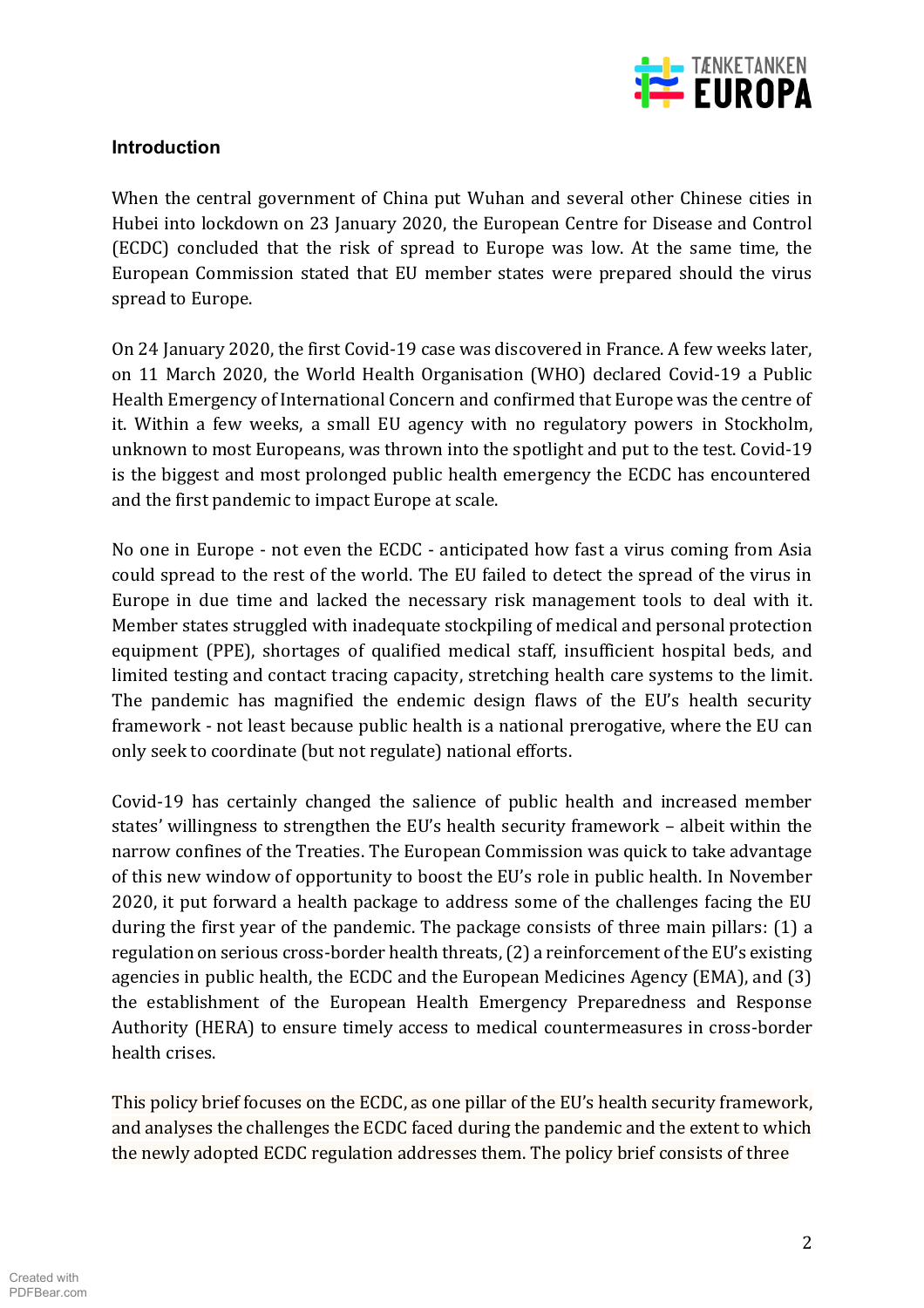

parts: the role of the ECDC prior to the Covid-19 crisis, the ECDC's performance during the pandemic, and the changes introduced to its mandate and mission.

# **The ECDC before Covid-19**

The ECDC was established in 2005 with the mission to (1) identify, assess, and communicate current and emerging threats to human health from infectious diseases, (2) support preparedness planning and response, and (3) offer training and scientific advice to member states and the European Commission.<sup>1</sup>

The ECDC oversees health risk surveillance by monitoring the risk to human health from communicable diseases, in a field already crowded by more powerful players, i.e., national authorities and the World Health Organisation (WHO).2 The ECDC does not have a mandate to engage in risk management. Risk management and the decisions to adopt pharmaceutical (e.g., vaccines) or non-pharmaceutical (e.g., containment and mitigation measures) interventions remain a national competence. Instead, the ECDC's role is to inform, guide, and recommend rather than to interfere with national public health responses. The Centre has a reputation of excellence due to its scientific and technical expertise, but its role is restricted to assessing and monitoring the risk posed by infectious diseases.3

The creation of the ECDC was partly a result of the learnings done during the EU's uncoordinated and inefficient response to the severe acute respiratory syndrome (SARS) outbreak in 20034. However, the idea of creating a European centre for disease control was already aired in medical journals among infectious disease specialists in the late 1990s.<sup>5</sup> It got the attention of the EU's heads of state and government in June 2001 when the idea of a European centre in public health was first mentioned in the European Council conclusions.6

<sup>3</sup> Beaussier, A. & Cabane, L. (2020). Strengthening the EU's Response Capacity to Health Emergencies: Insights from EU Crisis Management Mechanisms, *European Journal of Risk Regulation*, 11, 808-20.

<sup>&</sup>lt;sup>1</sup> Regulation (EC) No 851/2004 of the European Parliament and the Council of 21 April 2004 Establishing a European Centre for Disease Prevention and Control, available at https://eur-lex.europa.eu/legalcontent/EN/ALL/?uri=celex%3A32004R0851 (accessed 13 December 2021)

<sup>&</sup>lt;sup>2</sup> Deruelle, T. (2021). A Tribute to the Foot Soldiers: European Health Agencies in the Fight Against Antimicrobial Resistance, *Health Economics, Policy, and Law,* 16(1), 23-37

<sup>4</sup> Greer, S.L. (2012). The European Centre for Disease Prevention and Control: Hub or Hollow Core, *Journal of Health Politics, Policy and Law*, 37(6), 1001-1030

<sup>5</sup> Deruelle, T. & Engeli, I. (2021). The COVID-19 crisis and the rise of the European Centre for Disease Prevention and Control (ECDC), *West European Politics*, 44(5-6), 1-25

 $6$  European Council (2001). Presidency Conclusions  $-$  Göteborg European Council, 15 and 16 June 2001, p.7, point 20, available at https://www.consilium.europa.eu/media/20983/00200-r1en1.pdf (accessed 13 December  $2021$ ).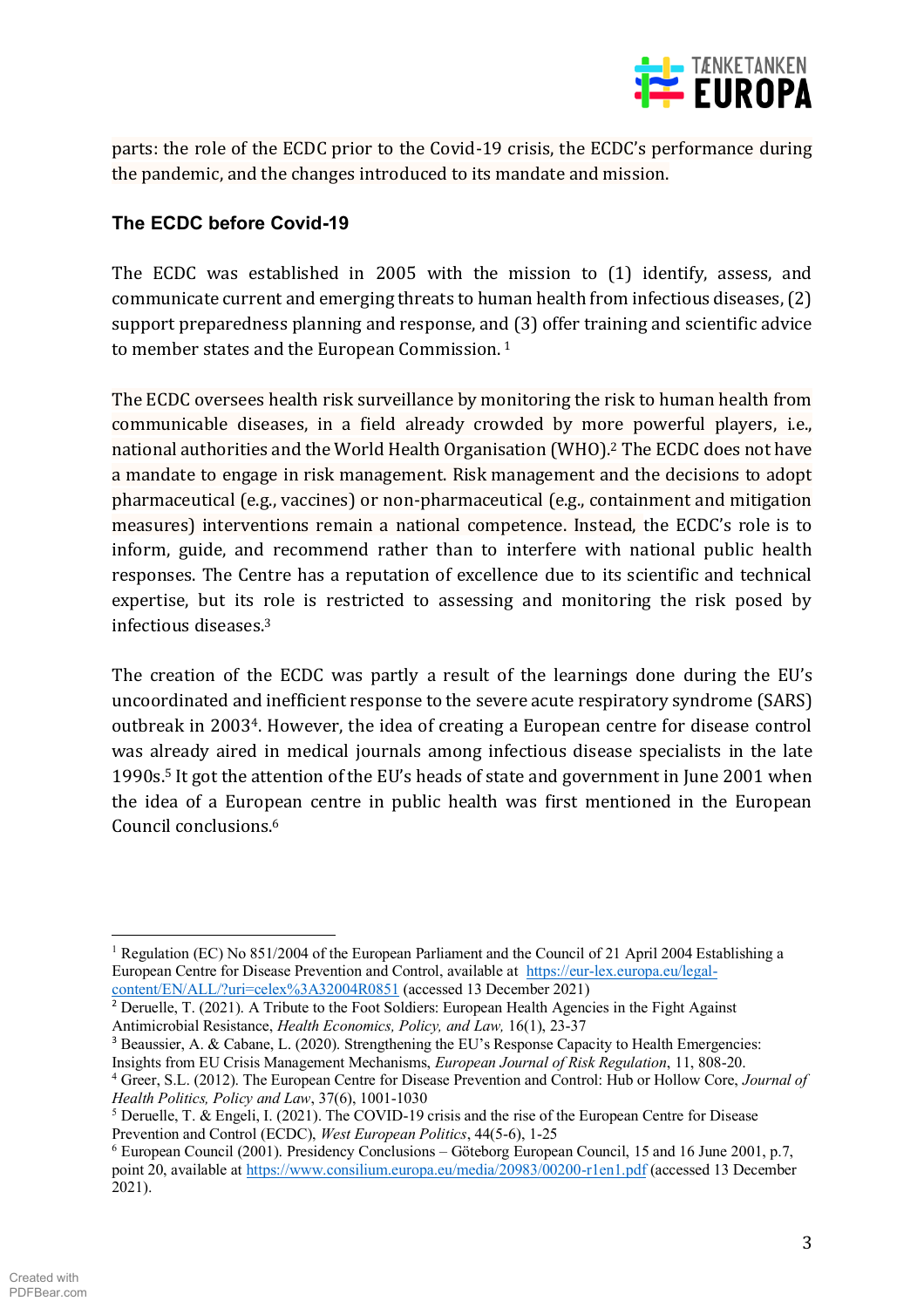

The SARS outbreak did not radically change the EU's role in public health but played a catalytic role in formalising existing informal networks.<sup>7</sup> The ECDC's establishment marks a formal institutionalisation of two existing informal networks: the communicable diseases network and the 'charter group' established in 2008. The charter group was a network of national public health institutions, financed by the Commission and tasked with the coordination of surveillance between national centres of disease control.

The ECDC has narrow legal capacities (i.e., information gathering and risk assessment) and limited real competences defined as staff and financial resources. Just before the Covid-19-pandemic hit Europe at the beginning of 2020, the ECDC had 286 employees and an annual budget of EUR 60.5 million. In comparison, the US Center for Disease Control and Prevention (US CDC) has legal powers and large resources, counting 10.939 employees and an annual budget of USD 8839.9 million in 2020, with staff working across the globe to detect and control outbreaks at their source.<sup>8</sup>

The existence of epidemiological centres in the member states was the main reason for giving the ECDC limited resources. These national centres were seen as essential partners in managing surveillance networks, training actions, and intervention teams. It was envisaged that the ECDC would work in *equal partnership* with national public health institutions.9

Shortly after its creation, the ECDC had to deal with the 2009 H1N1 influenza (swine flu) – the first biggest health crisis facing the EU after SARS. The outbreak prompted several member states to update and revise their national pandemic preparedness plan. In the words of the ECDC's director, "' Unfortunately", this pandemic was very mild, leading several member states to think that their [preparedness] plan was fine and that they could cope with pandemics'. $10$ 

The H1N1 influenza did not alter the ECDC's formal competences but led to a new legal framework in the EU, the 2013 Decision on cross-border health threats<sup>11</sup>, according to which member states must report every three years on their pandemic preparedness status. The decision formalised the existence of the Health Security Committee (HSC) and

<sup>8</sup>US Centers for Disease Control and Prevention, FY 2021 President's Budget

meeting\_20210316-0900-COMMITTEE-ENVI (accessed 7 January 2022)

<sup>7</sup> Dereulle, T. & Engeli, I. (2021). The COVID-19 crisis and the rise of the European Centre for Disease Prevention and Control (ECDC), *West European Politics*, 44(5-6), 1-25

https://www.cdc.gov/budget/documents/fy2021/FY-2021-CDC-Budget-Detail.pdf (accessed 13 December 2021)

<sup>9</sup> Regulation (EC) No 851/2004 establishing a European Centre for disease prevention and control, available at https://eur-lex.europa.eu/legal-content/EN/ALL/?uri=celex%3A32004R0851 (accessed 13 December 2021)  $10$  The ENVI committee's annual exchange of views with ECDC Executive Director in the European Parliament, 16 March 2021, available at https://multimedia.europarl.europa.eu/da/webstreaming/envi-committee-

<sup>11</sup> Decision No 1082/2013/EU of the European Parliament and of the Council of 22 October 2013 on serious cross-border threats to health and repealing Decision No 2119/98/EC Text with EEA relevance, available at https://eur-lex.europa.eu/legal-content/EN/TXT/?uri=celex%3A32013D1082 (accessed 7 January 2022)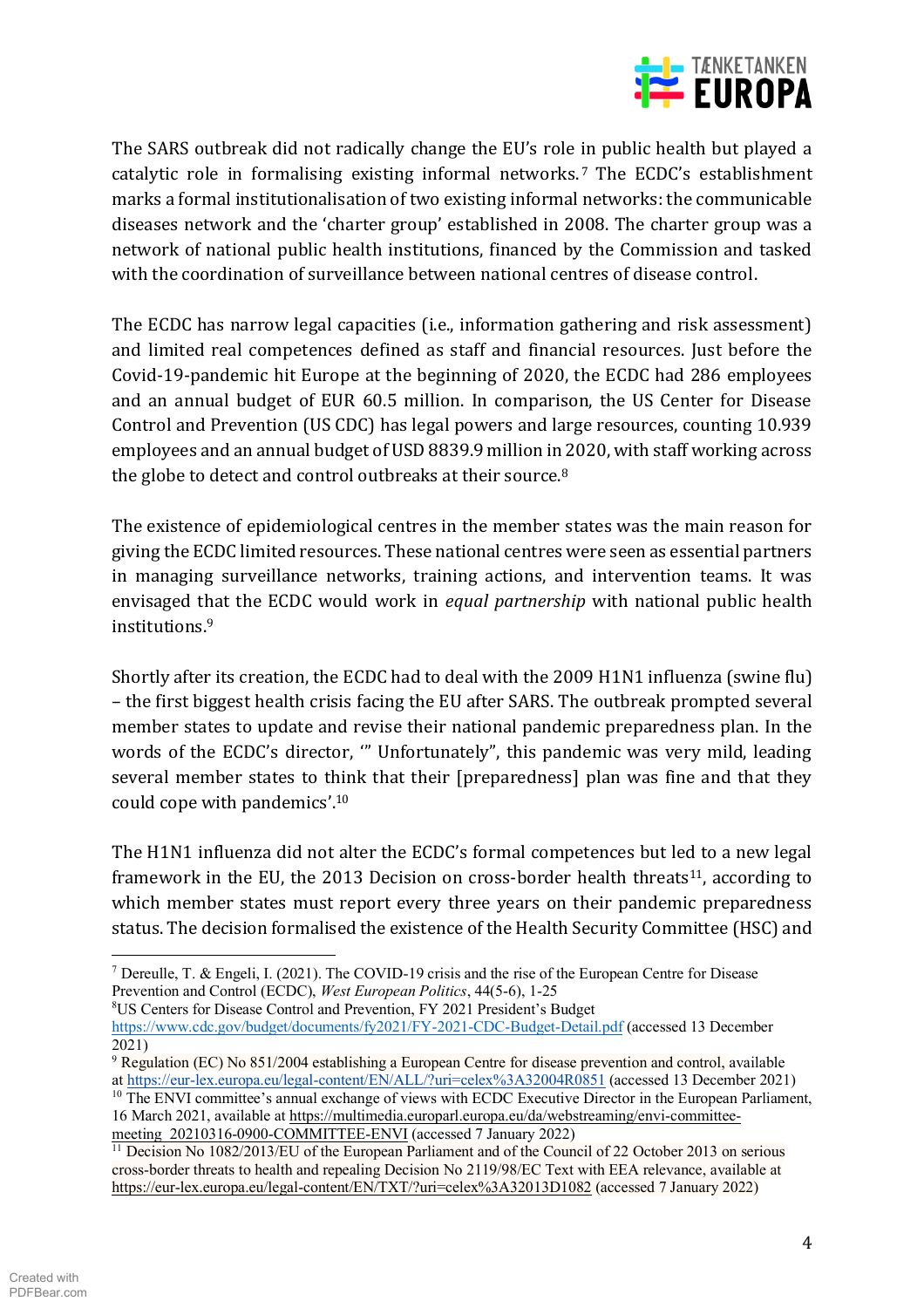

strengthened its role. This committee has been in place, informally, since 2001 after the 9/11 and anthrax attacks in the US and consists of representatives from the member states' national health authorities. Its mandate is to strengthen coordination between member states, share best practices and information on national preparedness activities, and coordinate responses to health emergencies. Since the outbreak of Covid-19, the committee has met over 80 times to exchange information and develop common positions, often based on advice from the ECDC.

## The ECDC's performance during the Covid-19 outbreak

The ECDC began to monitor Covid-19 in January 2020 after the WHO had become aware of the new virus on 31 December 2019 following a report of several cases of 'viral pneumonia' in Wuhan. In its first published Threat Assessment Brief on 9 January 2020, the ECDC considered the likelihood of the spread of Covid-19 to the EU low. It also assessed that the risk of further spread within the EU, should a case be identified, was  $low<sup>12</sup>$ 

On 24 January 2020, the first case of Covid-19 was discovered in the EU; yet the ECDC assessed the risk for healthcare system capacity in the EU to be low to moderate. In a similar vein, the Commission's Directorate-General for Health and Food Safety (DG SANTE) concluded on 27 February 2020 that EU member states had a strong level of preparedness in place, based on a survey conducted with the member states. On 2 March 2020, the ECDC changed its risk assessment and now regarded the risk associated with Covid-19 infection and the spread of the virus to be moderate to high.

It quickly became apparent that both the EU and its member states were unprepared and that the ECDC had failed to assess the real risk of Covid-19 to Europe. This meant that critical time was lost in detecting the true spread and severity of the virus in Europe. resulting in decision delays and lost lives. The ECDC was unable to provide real-time situational awareness and data supporting early evidence-based decision-making.<sup>13</sup>

Once the true scale of the crisis was apparent, the ECDC took a rather cautious and reactive approach. It largely refrained from giving member states explicit advice on how to tackle the crisis in order not to overstep its mandate as a risk assessing institution. The challenges facing the ECDC were numerous, most notably:

<sup>&</sup>lt;sup>12</sup> ECDC, Risk Assessments, available at https://www.ecdc.europa.eu/en/all-topics-z/threats-and-outbreaks/riskassessments (accessed 7 January 2022)

<sup>&</sup>lt;sup>13</sup> European Commission, Communication, 'Building a European Health Union: Reinforcing the EU's resilience for cross-border health threats', COM(2020) 724 final, 11 November 2020, p. 4, available at https://ec.europa.eu/info/sites/info/files/communication-european-health-union-resilience en.pdf (accessed 13 December 2021)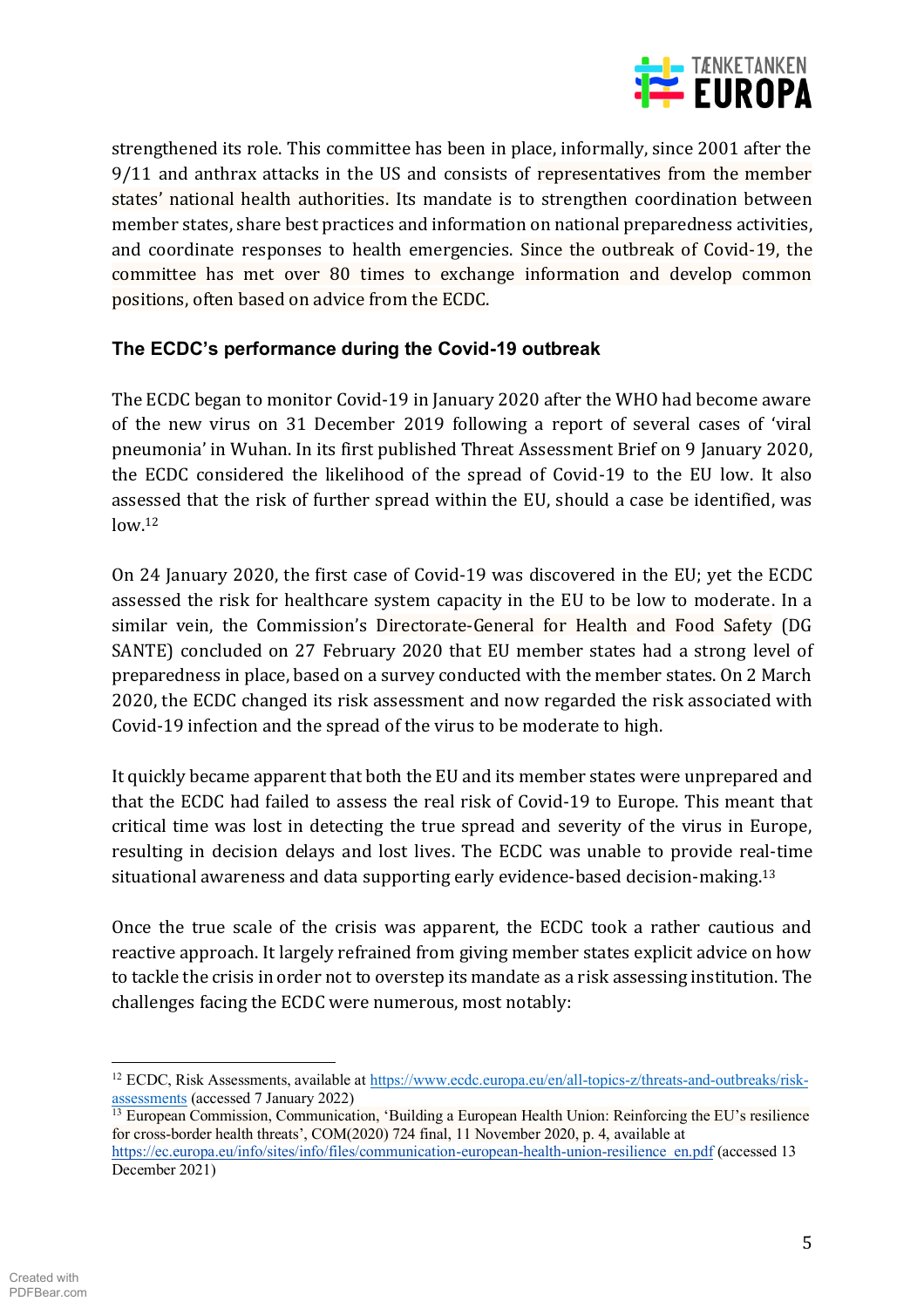

- 1) The ECDC struggled to oversee fundamental disease surveillance because it received incomplete and incomparable data from member states that used diverging reporting methods.
- 2) A reactive and cautious approach on part of the ECDC instead of a more proactive response with practical hands-on advice and support to member states based on best available evidence.
- 3) A strict interpretation of the ECDC's mandate as a risk assessing agency rather than that of risk management.

## Incomplete and incomparable data

The pandemic revealed the limitations of the ECDC's current surveillance system, which is only as effective as the data that feeds them.<sup>14</sup> Member states' requirement to report relevant, complete, and timely data to the ECDC has proven particularly difficult to enforce, especially in situations where some member states lack the necessary surveillance and reporting capacities. Evidently, access to timely and complete data is crucial for ECDC's ability to undertake rapid risk assessments that support real-time situational awareness and early evidence-based decision-making.

Covid-19 has shown that the ECDC is not in equal partnership with the member states' epidemiological centres as envisaged when setting up the ECDC. Instead, the relationship is one of power asymmetry<sup>15</sup> where the ECDC is dependent on national health authorities to provide it with data. The ECDC does not have the power to gather, or quality assure the source of surveillance and data reporting within member states. The ECDC does provide guidelines on data collection but has no authority to enforce its standards for data reporting. The ECDC obtains data and information from four main sources:

- The European Surveillance System (TESSy): Member states upload data on infectious diseases under European surveillance using standardised formats.
- The Early Warning and Response System of the EU (EWRS): An IT-platform operated by the ECDC, where member states and the Commission must notify public health events, meeting certain criteria, within 24 hours. The platform serves to quickly report and exchange information on emerging threats. Access and postings are confidential and only accessed by the ECDC, national authorities, and DG SANTE.

<sup>&</sup>lt;sup>14</sup> European Commission (2021) Drawing the early lessons from the Covid-19 pandemic, Communication from the Commission, COM(2021) 380 final, available at https://eur-lex.europa.eu/legalcontent/EN/TXT/?uri=CELEX%3A52021DC0380 (accessed on 7 January 2022)

<sup>&</sup>lt;sup>15</sup> European Ombudsman, Decision in strategic inquiry OI/3/2020/TE on how the ECDC gathered and communicated information during the COVID-19 crisis, p. 10, available at https://www.ombudsman.europa.eu/en/decision/en/137815 (accessed 13 December 2021)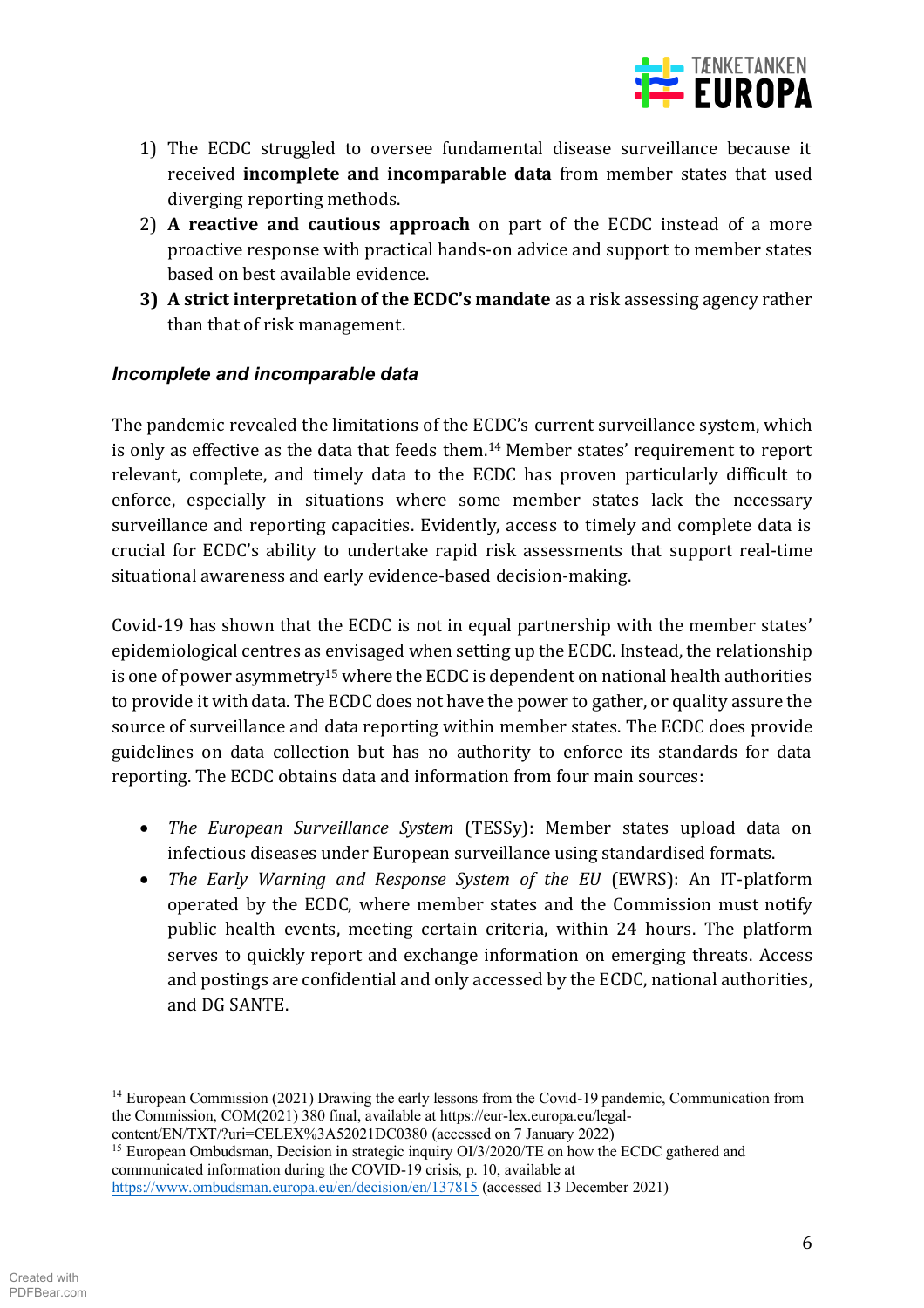

- *Surveys conducted by the ECDC*: The ECDC may conduct surveys on its own initiative or upon request from the Commission, where it asks member states for information not covered by TESSy. Throughout the pandemic, the ECDC has experienced a low and delayed response rate from member states.
- x *Epidemic intelligence screenings* conducted by the ECDC by daily monitoring official websites from public health authorities within and beyond Europe.

The ECDC particularly focuses on indicator-based surveillance that primarily relies on data reported by member states via TESSy. For instance, member states are requested to report weekly surveillance data on the total number of cases and tests of Covid-19, number of tested among hospitalized patients with severe acute respiratory illness by age groups.

The ECDC issues guidelines to the member states on how to collect and report data, such as a common case definition for Covid-19 and a standardised set of variables to be followed. The ECDC's disease networks<sup>16</sup> and advisory forum (composed of members from technically competent bodies in member states) serve as important fora to foster a shared understanding of how data should be reported. Despite of this, member states regularly fail to report on all indicators/variables requested by the ECDC (e.g., testing rates, test positivity, and hospital, and intensive care unit admissions) and there is limited data from the regional level reported in TESSy.<sup>17</sup>

There are significant discrepancies between the data reported in TESSy by member states and the ECDC's epistemic intelligence screenings, using web-scanning tools. For instance, in the early days of the pandemic (ultimo March 2020), there were 79.194 Covid-19 cases reported in TESSy, whereas the ECDC had identified 265.500 cases through its epistemic intelligence screenings. The examples of data incomparability are numerous: member states report the cause of death differently (i.e., did a patient die with or of Covid-19?), member states disregard the commonly agreed case definition of Covid-19 <sup>18</sup> , and member states use different testing strategies.

Member states follow different methods when conducting their Covid-19 surveillance, which makes it difficult to compare country data. Few countries use population-based surveillance methods, whereby a specific population is monitored, such as the whole

 $16$  ECDC's partnerships and networks, available at https://www.ecdc.europa.eu/en/about-us/ecdcs-partnershipsand-networks (accessed 7 January 2022)

 $17$  Report of the 36<sup>th</sup> Health Security Committee, 17 September 2020, available at https://ec.europa.eu/health/sites/default/files/preparedness\_response/docs/ev\_20200917\_sr\_en.pdf (accessed 7 January 2022)

 $18$  Report of the 29<sup>th</sup> Health Security Committee, 24 July 2020, available at

https://ec.europa.eu/health/sites/default/files/preparedness\_response/docs/ev\_20200724\_sr\_en.pdf (accessed on 7 January 2020)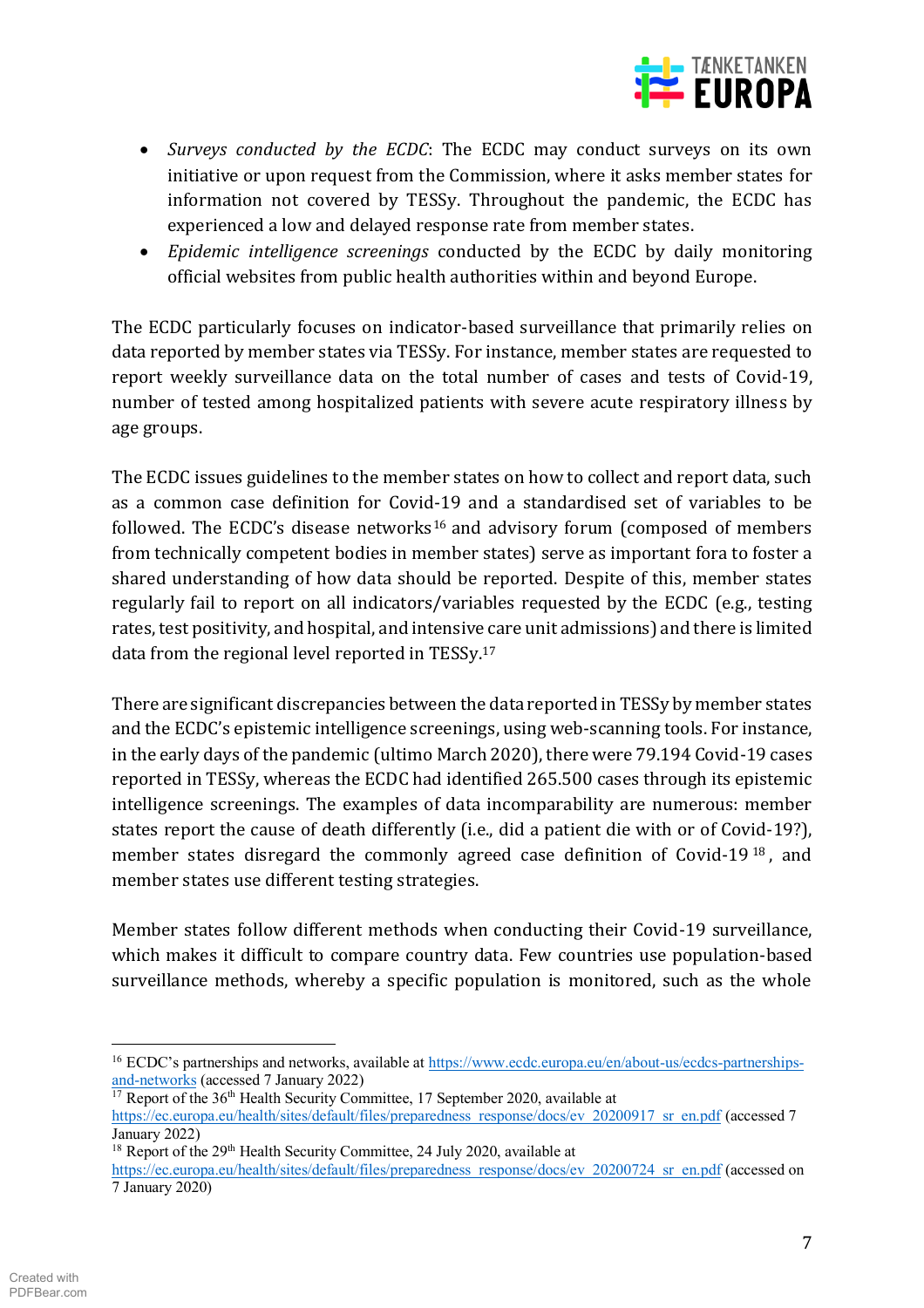

population of a country or a region. There is currently little the ECDC can do to ensure full data comparability across the EU.

The ECDC made protocols early on how to roll out testing to have representative samples as well as comparable data, but in the end, it is a national decision to decide on a suitable testing strategy. Member states differ on who they test and how much they test, which influences the incidence rate and total number of cases detected. <sup>19</sup> In Austria, for instance, citizens have on average been tested 18 times between ultimo March 2020 and January 2022, whereas in the vast majority of member states the number is less than five.20 This makes it impossible to know if a country has few reported cases due to low transmission or limited testing.

The patchwork of testing strategies hinders a full overview of the epidemiological situation in the EU and does not provide a suitable basis for decision-making. For example, 'the surveillance data used to put travel measures in place was not comparable between the countries [...]. Based on non-comparable data, quite far-reaching decisions have been made'<sup>21</sup>.

The same incomplete and incomparable data was used to enact border closures during the first six months of the pandemic, despite the ECDC vehemently advising against the effectiveness of border closures. Austria was the first country to close its national border with Italy against the virus on 11 March 2020. 11 other member states closed its borders shortly after. These border closures hit the free movement of services particularly hard, as the service sector is dependent on being able to move staff seamlessly across borders.22 The ECDC's position on borders was clear and consistent. 'human to-human transmitted respiratory virus with global distribution cannot be controlled by means of border closures'.<sup>23</sup> Only in mid-June 2020 was the freedom of movement within the EU reestablished.

The difficulty in obtaining data needed to steer the response to Covid-19 in an optimal way has uncovered the inadequacy of the surveillance systems in the EU. Even the ECDC temporarily dropped its traffic-light coloured maps showing the level of contagion in Europe and the world, ostensibly due to its data inadequacies.

<sup>&</sup>lt;sup>19</sup> Report of the 30<sup>th</sup> Health Security Committee, 6 August 2020, available at https://ec.europa.eu/health/sites/default/files/preparedness\_response/docs/ev\_20200806\_sr\_en.pdf (accessed on 7 January 2022)

<sup>&</sup>lt;sup>20</sup> ECDC, data on testing, available at https://www.ecdc.europa.eu/en/publications-data/covid-19-testing (accessed on 7 January 2022)

 $21$  The ENVI committee's annual exchange of views with ECDC Executive Director in the European Parliament, 16 March 2021, available at https://multimedia.europarl.europa.eu/da/webstreaming/envi-committeemeeting 20210316-0900-COMMITTEE-ENVI (accessed 7 January 2022)

<sup>&</sup>lt;sup>22</sup> Tænketanken Europa, #GenstartEU 2, Den Europæiske improvisator, 24 June 2022, available at http://thinkeuropa.dk/sites/default/files/genstart\_eu\_rapport\_02\_enkeltsider.pdf (accessed 7 January 2022) <sup>23</sup> ECDC (2020). Rapid Risk Assessment: Coronavirus Disease 2019 (Covid-19) in the EU/EEA and the UK  $-$ Eleventh Update: Resurgence of Cases, available at https://www.ecdc.europa.eu/en/publications-data/rapid-riskassessment-coronavirus-disease-2019-covid-19-eueea-and-uk-eleventh (accessed 7 January 2022)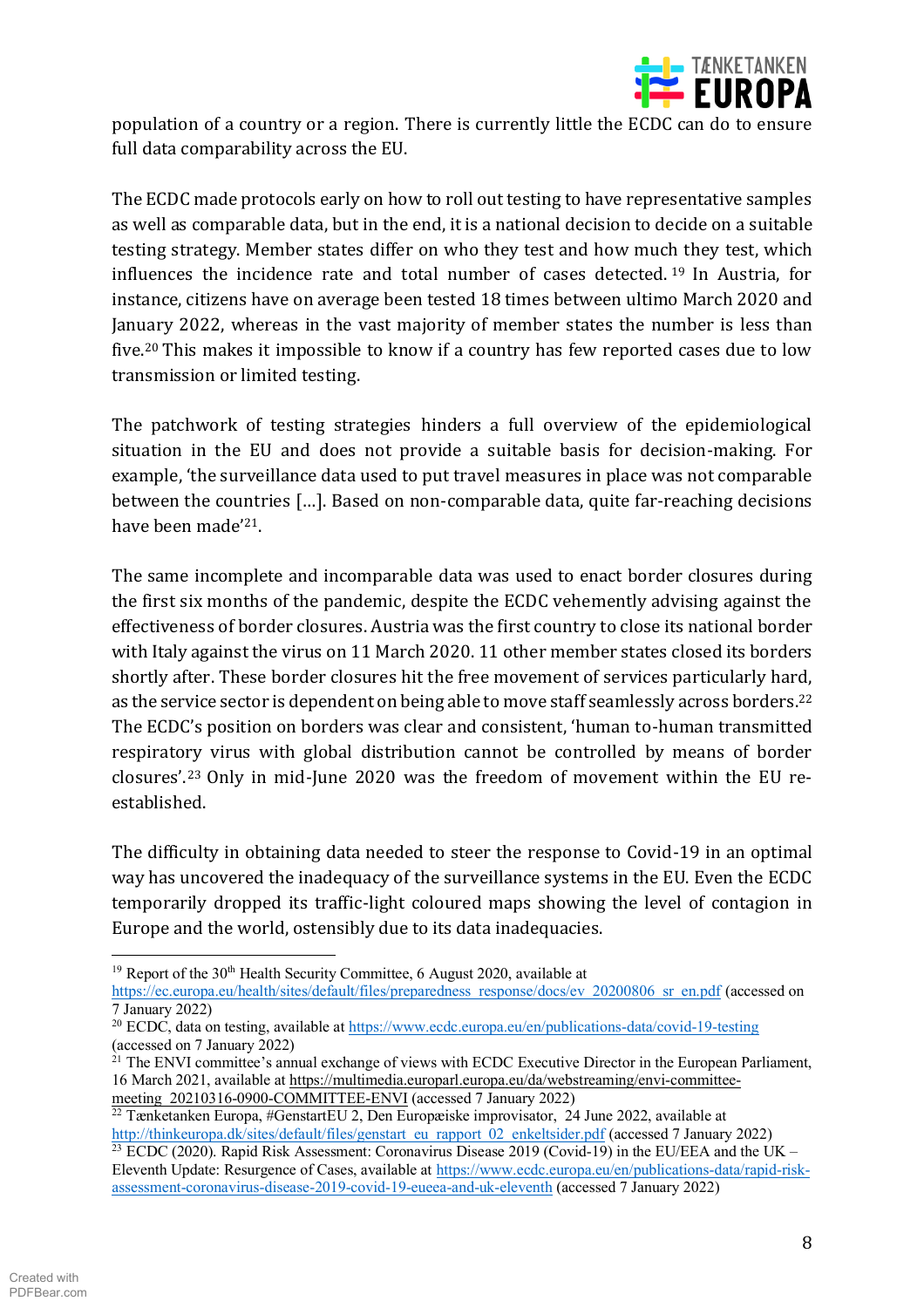

Undoubtedly, the quality of the data relies on the system it is coming from, and the surveillance strategy used in member states, such as how to collect data and who to test. These difficulties resulted in initial delays to detect the ongoing community transmission and widespread transmission of Covid-19 before any containment measures were put in place, which contributed to Europe's first, serious corona-wave in Spring 2020.

## A reactive and cautious approach

The ECDC's founding regulation does not distinguish between responsibilities in "peacetime" and during a public health emergency. An external study on the ECDC's response to Covid-19<sup>24</sup> shows that ECDC's crisis response was reactive and lacked a clear strategic direction due to both a high workload from incoming requests from member states and a lack of proper coordination with the Commission on the direction to take. Furthermore, the ECDC's attempt to align itself with the WHO also delayed its response.

Several member states thought that the ECDC's output were too technical and scientific to provide decision-making guidance. They would have liked the EDCC's guidance to be more practically applicable and to proactively give advice on actions to take even considering scientific uncertainty. For example, the ECDC's recommendation on the use of personal protective equipment came at a time when certain PPEs were in shortage and advice on an alternative plan would have been beneficial.<sup>25</sup>

The ECDC has also been cautious not to engage in benchmarking and best practices between member states. For instance, at no point has the ECDC or the HSC assessed which Covid-19 restrictions worked best to limit the spread of the virus. Throughout the entire pandemic, member states have had very different types of restrictions in place.

The external evaluation of the ECDC's performance in 2020<sup>26</sup> suggested that the ECDC needs to bridge the gap between its scientific findings and political guidance for policymakers through more practical and timely recommendations. This requires a clear understanding of different audience needs (i.e., the public, health professionals, and decision-makers) and publication of the best available evidence at a given point. This suggests that there is room for the ECDC to provide early advice for decision-makers and to assess and disseminate cross-country learnings between member states on the most

<sup>&</sup>lt;sup>24</sup> McKinsey, External strategic and performance analysis of ECDC response to the Covid-19 pandemic, November 2020, available

at https://www.ecdc.europa.eu/sites/default/files/documents/ECDC report on response Covid-19.pdf (accessed 7 January 2022)

<sup>&</sup>lt;sup>25</sup> Interview with national representative of the ECDC's advisory board, September 2021

<sup>&</sup>lt;sup>26</sup> McKinsey, External strategic and performance analysis of ECDC response to the Covid-19 pandemic, November 2020, available

at https://www.ecdc.europa.eu/sites/default/files/documents/ECDC report on response Covid-19.pdf (accessed 7 January 2022), Chapter 3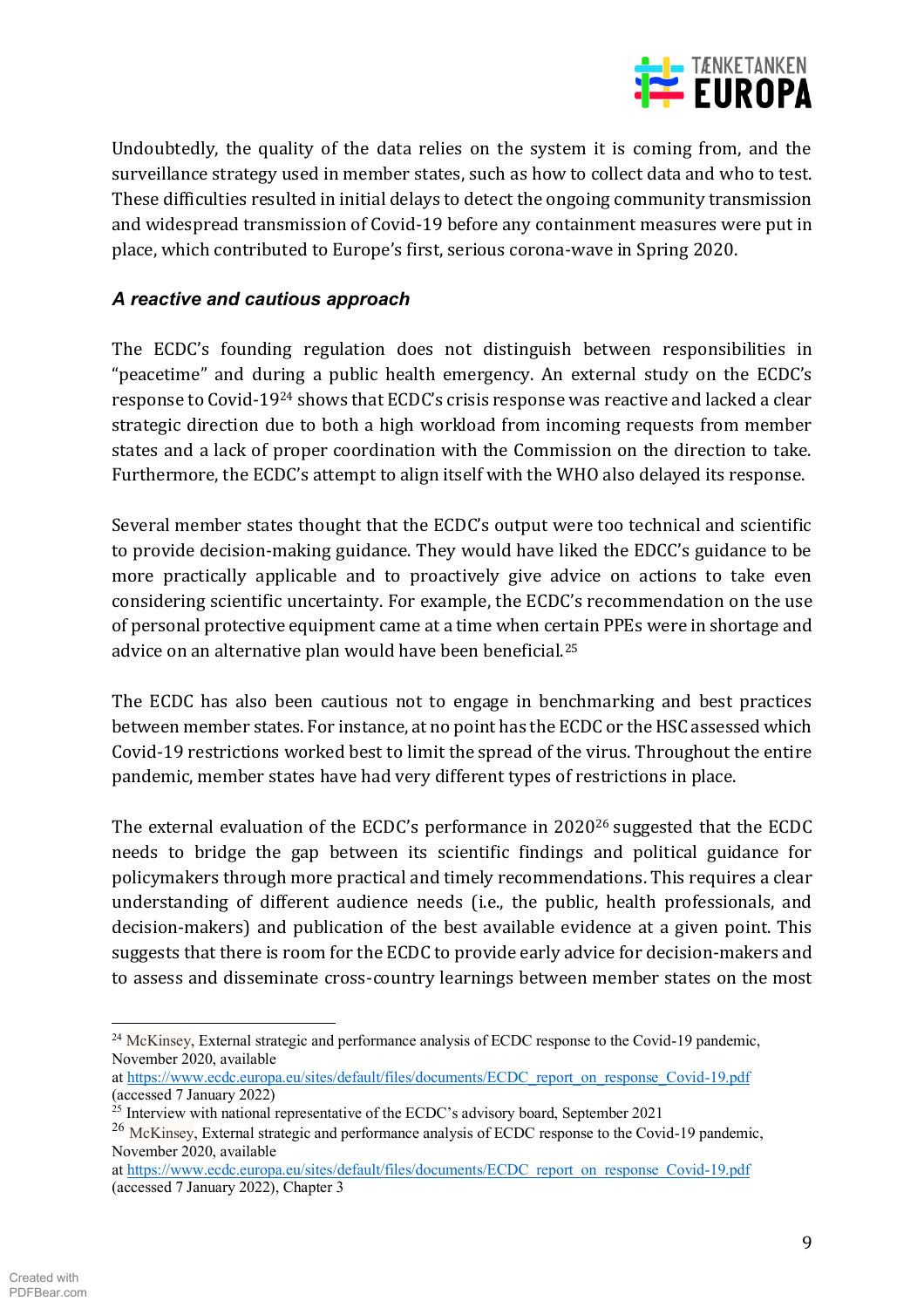

effective responses without encroaching on member states' competences in health.<sup>27</sup> Perhaps this role will also make the ECDC more visible to European citizens.

Despite the ECDC's key role in data surveillance within Europe, it does not enjoy the same media presence nationally as national health institutes and virologist, although significant differences exist between countries. In many EU countries, the ECDC is mainly referred to as a data source, such as the number of reported cases across the EU. For instance in Germany, the ECDC was mentioned 1,585 times and the German Robert-Koch-Institute was mentioned 79,112 times between January and September 2020 in a national press analysis (covering printed and on-line magazines and newspapers, periodicals and specialist magazines or publications). <sup>28</sup> Few citizens have ever heard of the ECDC, and the EU does not have a 'federal' mouthpiece in public health like the head of the European Central Bank.<sup>29</sup> Instead, several national virologists have become wellknown nationally and media darlings (such as Søren Brostrøm in Denmark, Anders Tegnell in Sweden, Christian Drosten in Germany, and Jaap van Dissel in the Netherlands).

## A strict interpretation of the ECDC's mandate

The ECDC's role is to provide risk assessment rather than engaging in direct risk management, which is a national competence. Compared to similar agencies elsewhere, the ECDC's mandate as a risk assessor organisation is rather strict. Many other centres for disease control have the mandate to act as a risk manager to various degrees. For example, the US CDC is responsible for keeping stockpiles and distributing scarce supplies. Similarly, the Korean DCA took on a risk manager role during Covid-19 by assisting with prevention, containment, and quarantine measures. 30

The distinction between risk assessment and risk management has always been a bone of contention in the EU. In the early days of the ECDC's existence, even the specific term used to refer to the ECDC's advice was controversial. For instance, member states discussed whether the ECDC's advice should be referred to as 'guidelines or 'guidance'.

 $^{27}$ Pwc, Third independent external evaluation of the ECDC in accordance with its Founding Regulation, September 2019, available at https://www.ecdc.europa.eu/en/publications-data/third-external-evaluation-ecdc-2013-2017 (accessed 7 January 2022)

<sup>&</sup>lt;sup>28</sup> McKinsey, External strategic and performance analysis of ECDC response to the Covid-19 pandemic, November 2020, available

at https://www.ecdc.europa.eu/sites/default/files/documents/ECDC report on response Covid-19.pdf (accessed 7 January 2022), Chapter 3

<sup>&</sup>lt;sup>29</sup> Van Middelaar, L., (2021). Pandemonium. Saving Europe, Newcastle upon Tyne: Agenda Publishing Ltd., p. 129

<sup>&</sup>lt;sup>30</sup> McKinsey, External strategic and performance analysis of ECDC response to the Covid-19 pandemic, November 2020, available

at https://www.ecdc.europa.eu/sites/default/files/documents/ECDC report on response Covid-19.pdf (accessed 7 January 2022), Chapter 5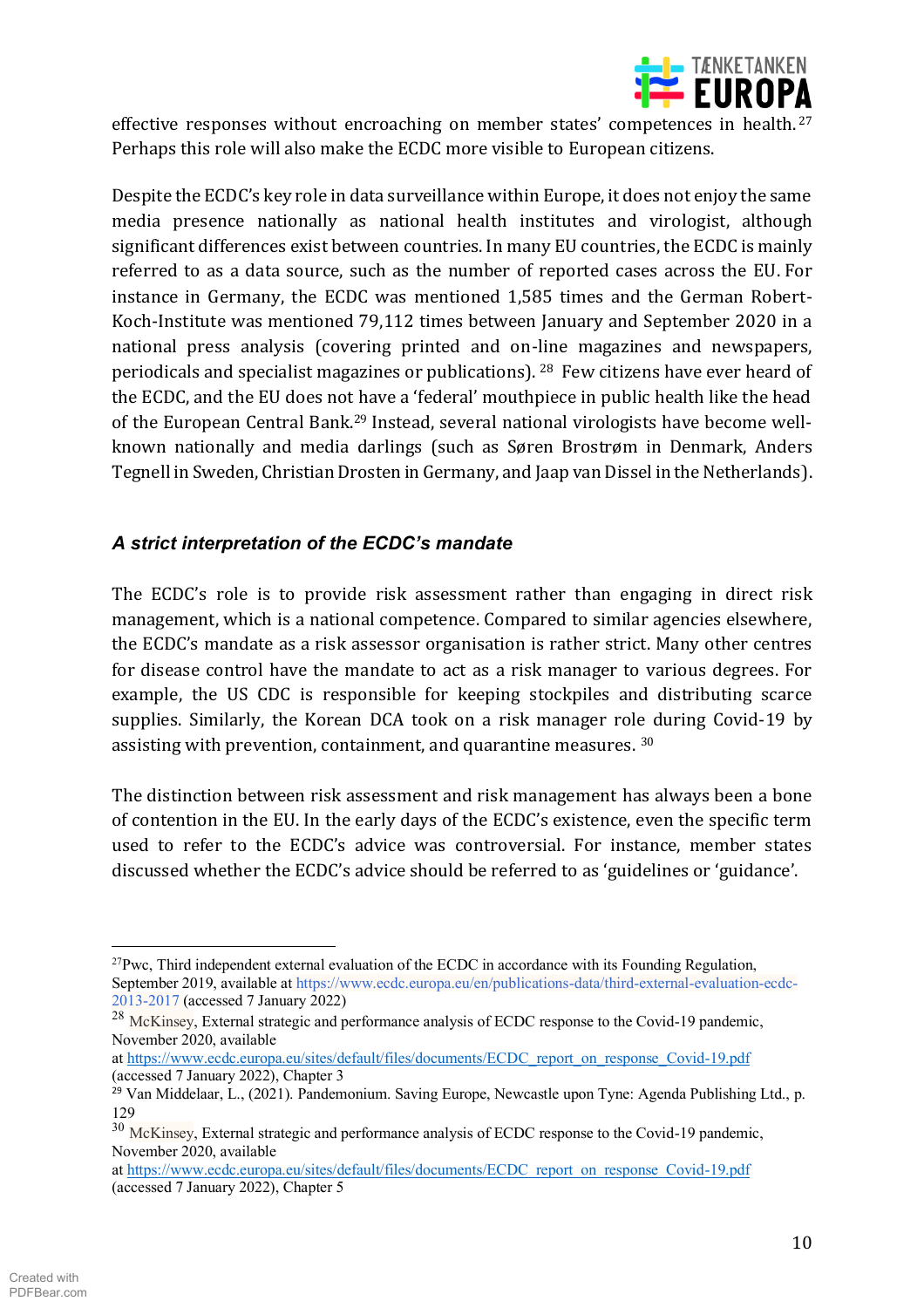

Member states preferred the term 'guidance', as the word 'guidelines' was regarded as carrying an undertone of obligation.<sup>31</sup>

The ECDC has always walked on its tiptoes and interpreted its mandate in a strict and narrow manner as solely a risk assessor that refrains from telling member states what to do.<sup>32</sup> Throughout the Covid-19 pandemic, however, several member states and the Commission wanted the ECDC to become more engaged in risk management. There are several examples of the ECDC slowly crossing the fine line between risk assessment and risk management, as further exemplified below.

In February 2020, the ECDC published guidelines for the use of non-pharmaceutical interventions. The very use of the word guidelines is noticeable given member states previous reluctance to use the term. In early March 2020, the ECDC updated risk assessment to the HSC included five detailed response scenarios for member states to choose from with the two most far-reaching scenarios including general lockdowns. The explicitness of these guidelines shows that the ECDC increasingly engages in advice on risk management – although it remains in the hands of the member states to decide whether, or not, to follow them.

Once lockdowns started to enter into force across Europe from March 2020, the Commission requested the ECDC advice on several risk management measures, including guidance on the rational use of PPE under scarcity conditions, overview reporting on the readiness of national crisis emergency systems, and guidance on health systems contingency planning to address possible containment scenarios.<sup>33</sup>

During the pandemic, the ECDC became increasingly involved in giving the European Commission and member states advice on containment measures, particularly lockdowns and the opening and closing of borders. Since May 2020, the ECDC started to attend meetings in the Justice and Home Affairs Council, indicating a role for the ECDC in advising member states on border closures and openings. The Commission's recommendations on free movement within the EU and border restrictions were based on the ECDC's input and advice.<sup>34</sup>

<sup>&</sup>lt;sup>31</sup> Deruelle, T. & Engeli, I. (2021). The COVID-19 crisis and the rise of the European Centre for Disease Prevention and Control (ECDC), West European Politics, 44(5-6), 1-25

<sup>&</sup>lt;sup>32</sup> Pwc, Third independent external evaluation of the ECDC in accordance with its Founding Regulation, September 2019, available at https://www.ecdc.europa.eu/en/publications-data/third-external-evaluation-ecdc-2013-2017 (accessed 7 January 2022)

<sup>&</sup>lt;sup>33</sup>Renort of the 11<sup>th</sup> Health Security Committee, 13 March 2020, available at January 2022)

<sup>&</sup>lt;sup>34</sup> Deruelle. T. & Engeli, I. (2021). The COVID-19 crisis and the rise of the European Centre for Disease Prevention and Control (ECDC), West European Politics, 44(5-6), p.14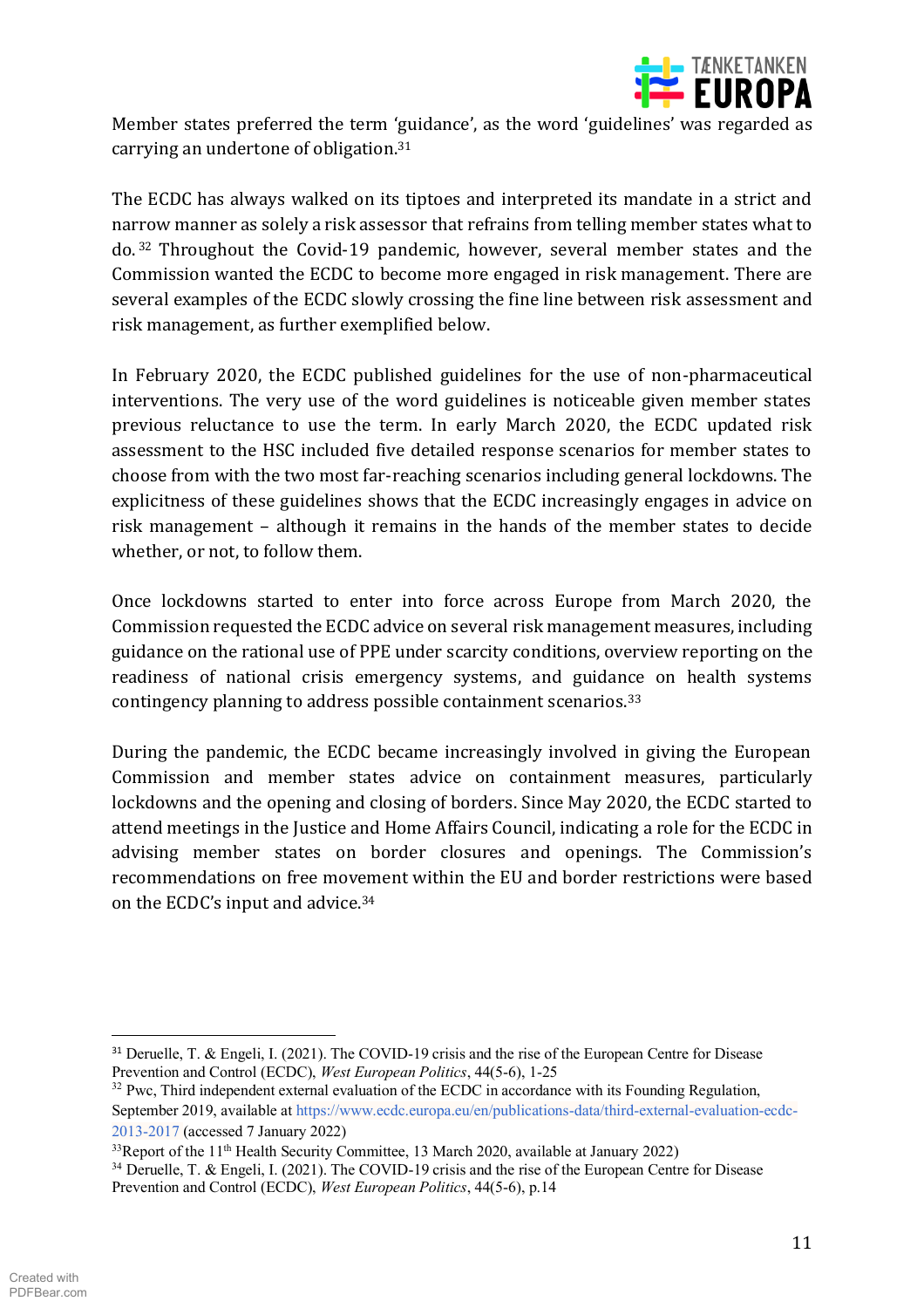

On 18 May 2020, France and Germany jointly proposed to establish an EU Health Task Force within the ECDC.<sup>35</sup> This was followed by a statement from Denmark, France, Germany, Spain, Belgium, and Poland on 10 June 2020 to expand the ECDC's mandate 'to coordinate with national health authorities, prevention and reaction plans against future epidemics within a future EU health task force' 36, which gained consensus among member states a week later.<sup>37</sup> These calls indicate that the ECDC's mandate is evolving and is slowly crossing the line between risk assessing and risk management. Many of these ideas were introduced in the Commission's proposal to strengthen the ECDC's mandate, put forward on 11 November 2020.

## **A revised ECDC regulation: A reinforced mandate?**

On 30 November 2021, the European Parliament (EP) and the Council reached a final compromise in trilogue on a new regulation that strengthens the ECDC's mandate and put the lessons of the pandemic into legal changes. This compromise was endorsed by the EP's public health (ENVI) committee on 13 January 2022 and is now awaiting formal approval by the EP's plenary in February and the Council before it will enter into force.

With the new regulation, the ECDC's resources and competences are beefed up. 73 new positions are foreseen in 2022 and an extra  $\epsilon$ 157 million allocated to the ECDC in the current seven-year multiannual financial framework 2021-27. In the words on the ECDC's director, these new resources 'sounds like a lot but with the expanded focus and new threats, it is tight'.<sup>38</sup>

The new regulation includes plans to develop state-of-the-art surveillance of future outbreaks, improve joint preparedness and response planning with member states, stronger ECDC guidance and member state support during emergencies, including through the assistance of a standing, ready-to-be-deployed EU Health Task Force. The ECDC's mission and tasks are expanded in five key areas:

1. Increased situational awareness through integrated and digitalised systems enabling real-time epidemiological surveillance

 $35$  Ministère de l'Europe et des Affaires étrangères (2020). European Union – French-German Initiative for the European Recovery from the Coronavirus Crisis, available at https://www.diplomatie.gouv.fr/en/coming-tofrance/coronavirus-advice-for-foreign-nationals-in-france/coronavirus-statements/article/european-unionfrench-german-initiative-for-the-european-recovery-from-the (accessed 7 January 2022).

<sup>&</sup>lt;sup>36</sup> Momtaz, R., Deutsch, J., & Bayer, L. (2020). National Capitals Question EU's Pandemic Preparedness, Politico, 10 June 2020, available at https://www.politico.eu/article/eu-national-capitals-question-coronaviruspandemic-preparedness/ (accessed 7 January 2022)

 $37$  Bundesgesundheitsministerium (2020). 'Informal Meeting of Health Ministers', available at https://www.bundesgesundheitsministerium.de/en/press/2020/informal-meeting.html (accessed 7 January 2022)

<sup>38</sup> CEPS Ideas Lab, Towards a European Health Union, 31 May 2021, available at https://www.youtube.com/watch?v=A\_OWuVMneD4&t=2572s (accessed 7 January 2022)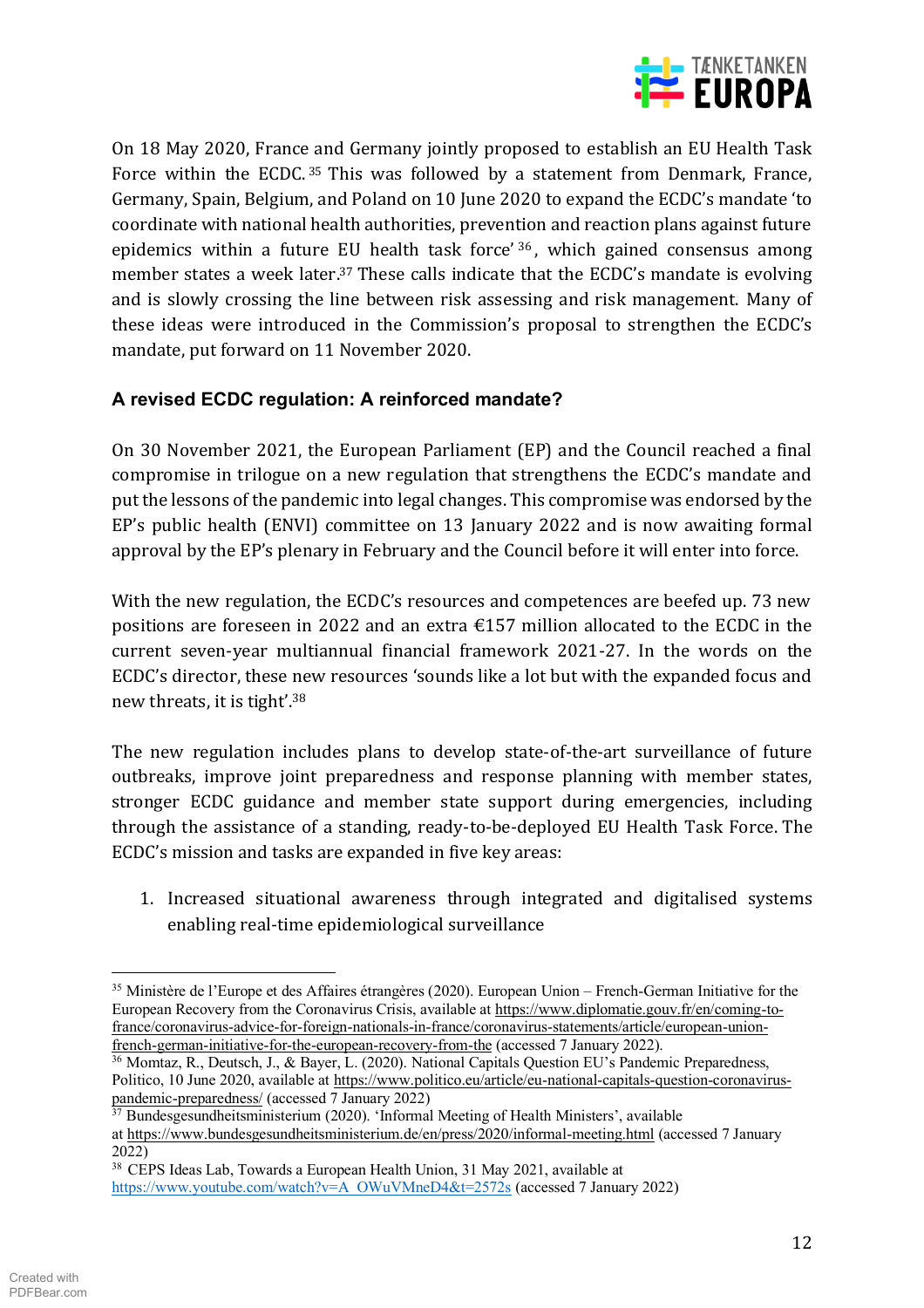

- 2. Preparedness and response planning, reporting, and auditing
- 3. Provision  $\sigma$ f EU-level concrete. non-binding and country-specific recommendations and risk management
- 4. Capacity to mobilise and deploy the EU Health Task Force to assist local response to outbreaks of communicable disease in member states and third countries
- 5. Coordination of two new EU networks: 1) a network of reference laboratories for crisis-relevant advice on new pathogens and 2) and a network for substances of human origin, e.g., tissues, cells, and blood.

First, the ECDC is mandated with updating its current epidemiological surveillance systems to rely less on human input from member states and more on data from secure. interoperable digital platforms and applications. These platforms/applications should enable the use of digital technologies, such as artificial intelligence and computer modelling and simulation in the compilation and analysis of data. The pandemic has demonstrated that even manual reporting of simple statistics, such as infection data, number of intensive care beds, and availability of health professionals, within the EU was difficult.

The EU does not, currently, have a clear health data architecture and few member states have a comprehensive health data governance system in place at the national level. The European Commission's upcoming proposal on setting up a European Health Data Space<sup>39</sup> infrastructure, scheduled for the first quarter of 2022, will facilitate and regulate secondary use of electronic health records. It will be an integral part of building a European Health Union and provide timely access to health data for research and policymaking purposes that will also be joined up with the ECDC's future digital surveillance systems. The aim is to have an interoperable data access infrastructure in place by 2025 to facilitate secure cross-border analysis of health data.<sup>40</sup> The main technology to be developed and used is the secondary use of electronic health records' data. These are under development or in use in several countries, but not standardised.

The future digitalisation of integrated surveillance systems is likely to offset some of the challenges faced by the ECDC during the pandemic concerning incomparable, delayed, and incomplete data reporting from member states. However, developing these systems is, in the words of the ECDC's director, 'a massive endeavour and will not be in place immediately, but will take time to be developed'.<sup>41</sup> This means that the current situation

https://ec.europa.eu/commission/presscorner/detail/en/IP 20 2049 (accessed on 7 January 2022)

<sup>&</sup>lt;sup>39</sup> The European health data space will (1) promote safe exchange of patients' data, (2) support research on treatments, medicines, medical devices, and outcomes, (3) encourage the access to and use of health data for research, policymaking, and regulation, with a trusted governance framework and upholding data-protection rules, (4) support digital health services, and (5) clarify the safety and liability of artificial intelligence in health. <sup>40</sup> European Commission, press release, Commission and Germany's Presidency of the Council of the EU underline importance of the European Health Data Space, 11 November 2020, available at

<sup>&</sup>lt;sup>41</sup> Presentation by ECDC director, Dr Andrea Ammon, CEPS Ideas Lab, Towards a European Health Union, 31 May 2021, available at https://www.youtube.com/watch?v=A\_OWuVMneD4&t=2572s (accessed 7 January  $2022$ )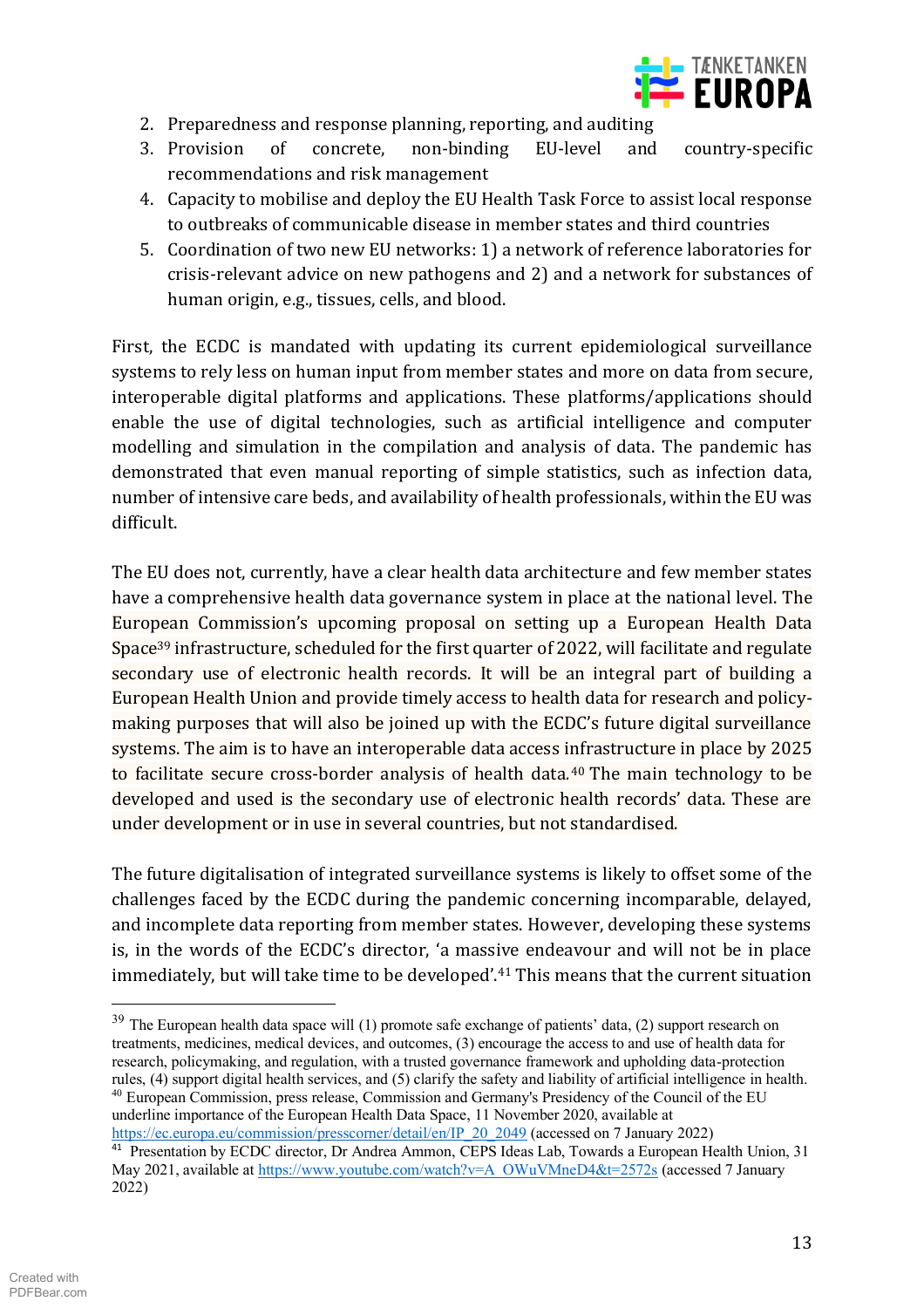

of indicator-based data provided to the ECDC from the member states will continue to be the ECDC's main data source in the coming years with all the problems they present.

Second, the new regulation tasks the ECDC to work closely with member states to monitor health systems' capacities to detect, prevent, respond to, and recover from infectious disease outbreaks, as well as identify gaps, and provide science-based recommendations for the strengthening of health systems. Meaningful indicators of the state of preparedness still needs to be developed together with the member states to allow the ECDC to assess how prepared a country is.

The ECDC's scientific and technical support to member states is also strengthened, for instance through targeted training and knowledge exchange activities for healthcare/public health staff to provide knowledge and skills. This is envisaged to help member states develop and implement their national preparedness plans (with recommendations and scrutiny from the EU), implement activities to strengthen crisis preparedness, and surveillance capacities.

Third, the new regulation enables the ECDC to formulate recommendations to both the EU's and member states' public health crisis preparedness plans for adoption by the HSC and to facilitate self-assessments and external evaluation of these plans. The ECDC and the HSC will use 'peacetime' to ensure preparedness of member states by setting and following up on recommendations of crisis planning and preparedness guiding each member state

The ECDC's mandate has until now always ended at surveillance and any previous suggestions for the ECDC to provide recommendations on national crisis preparedness and response have been a taboo. The Covid-19 pandemic has changed this, albeit to a limited degree. The ability for the ECDC to suggest options for crisis response to member states and to provide suggestions for improvements to national preparedness plans is, therefore, really something new. However, it was particularly important for the Council to spell out several places in the final text that all recommendations, advice, guidance, or opinions made by the ECDC are non-binding.

Fourth, the ECDC's ability to assist member states with local responses to disease outbreaks, collect field data, and provide science-based recommendations on response to health threats is improved through the new, permanent EU Health Task Force. This task force consists of the Centre's staff and experts from Member States, fellowship programmes and international and non-profit organisations. The task force shall assist with requests for preparedness and response planning, local response to outbreaks of infectious diseases and after-action reviews in member states and third countries, in cooperation with the WHO. The Council secured in the final legislative text that this task force should be based on profound country knowledge achieved through input from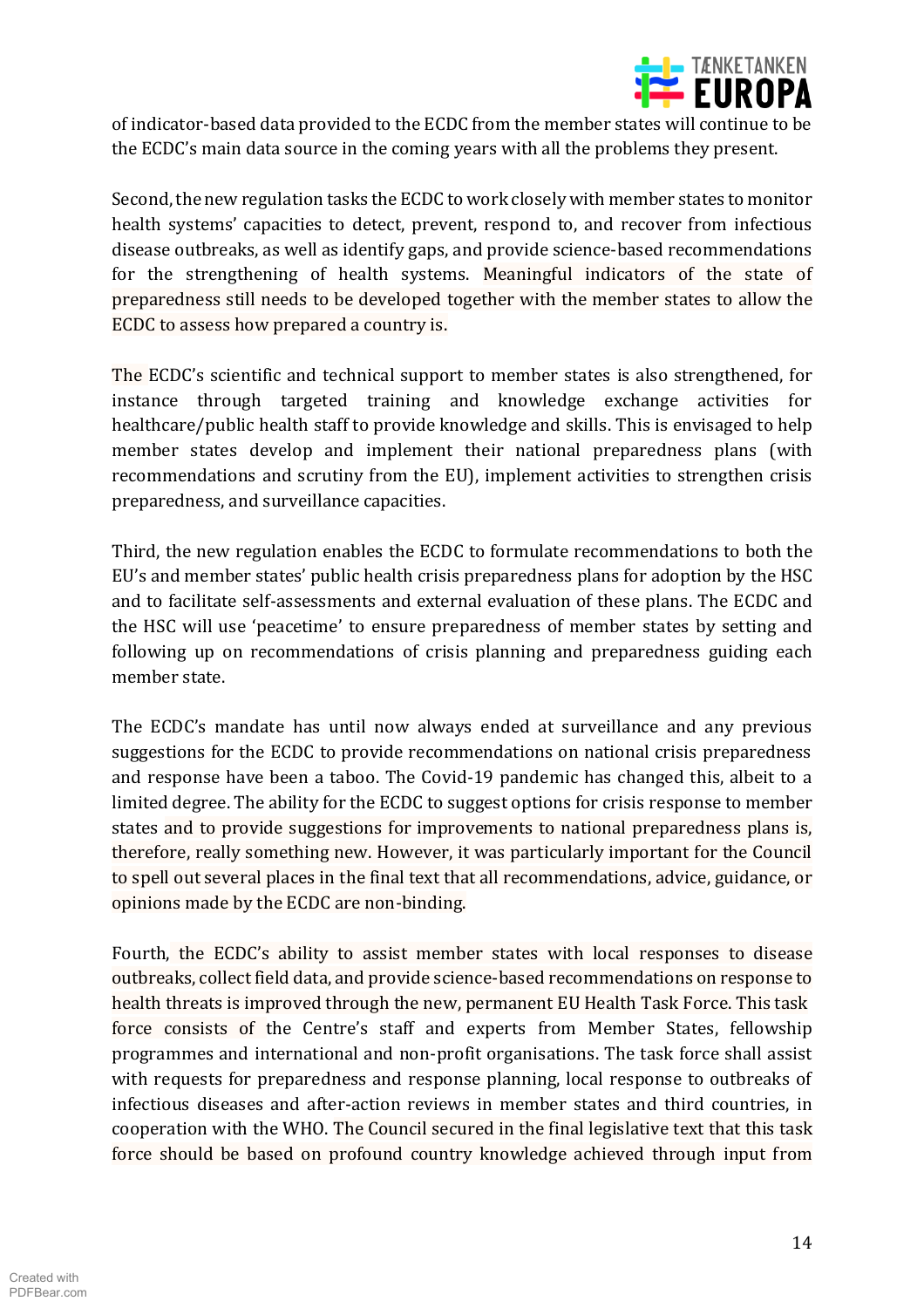

national experts, based on regular secondment mechanisms between the Centre, the Commission, member states' experts, and international organisations.

Last, the EU's laboratory capacity is strengthened with the establishment of the EU network of reference laboratories, responsible for alignment on diagnostics, testing methods, training procedures, and use of tests. The aim is to ensure uniform surveillance, notification, and standardised procedures for disease reporting, as well as strengthening the quality of testing and surveillance. The network will, for instance, help with the validation of new tests, so that the EU avoids repeating the situation during Covid-19, where tests were thrown on the marked in each member states without an EU-wide validation system in place. The network will also assist member states with developing their detection and sequencing capacities, especially for those countries that do not have sufficient capacities.

Furthermore, the ECDC will get a stronger mandate for global collaboration. The Covid-19 pandemic has emphasised the importance of strong international collaboration for sharing data and knowledge. For example, by the time Europe was dealing with the first Covid-19 wave, Asian countries were already recovering from their first wave. This highlights the necessity to have contacts with centers of diseases worldwide to learn how other countries impacted before Europe have managed.

Like SARS and H1N1 crises, Covid-19 has not led to a major overhaul of the EU's health security framework, mainly because public health is a national competence. The updated ECDC regulation does not confer any regulatory powers on the Centre. Despite of this, the renewed mandate goes a long way to strengthen the ECDC within the confines of the Treaties. In the new regulation, the ECDC can issue non-binding recommendations and suggest options for risk management, previously a no-go area for the ECDC. Even during the pandemic, the ECDC's role was gradually and informally expanding to the management of health threats, which this regulation now formalises.

The new regulation does not, however, solve all the problems facing the ECDC during the pandemic immediately, not least because the EU's health security framework is still based on non-binding intergovernmental arrangements. Several aspects depend on the ECDC's future role in practice, the member states' willingness to share data and embrace EU recommendations, and the development of new digital surveillance systems. As indicated below, there it still room for improvement.